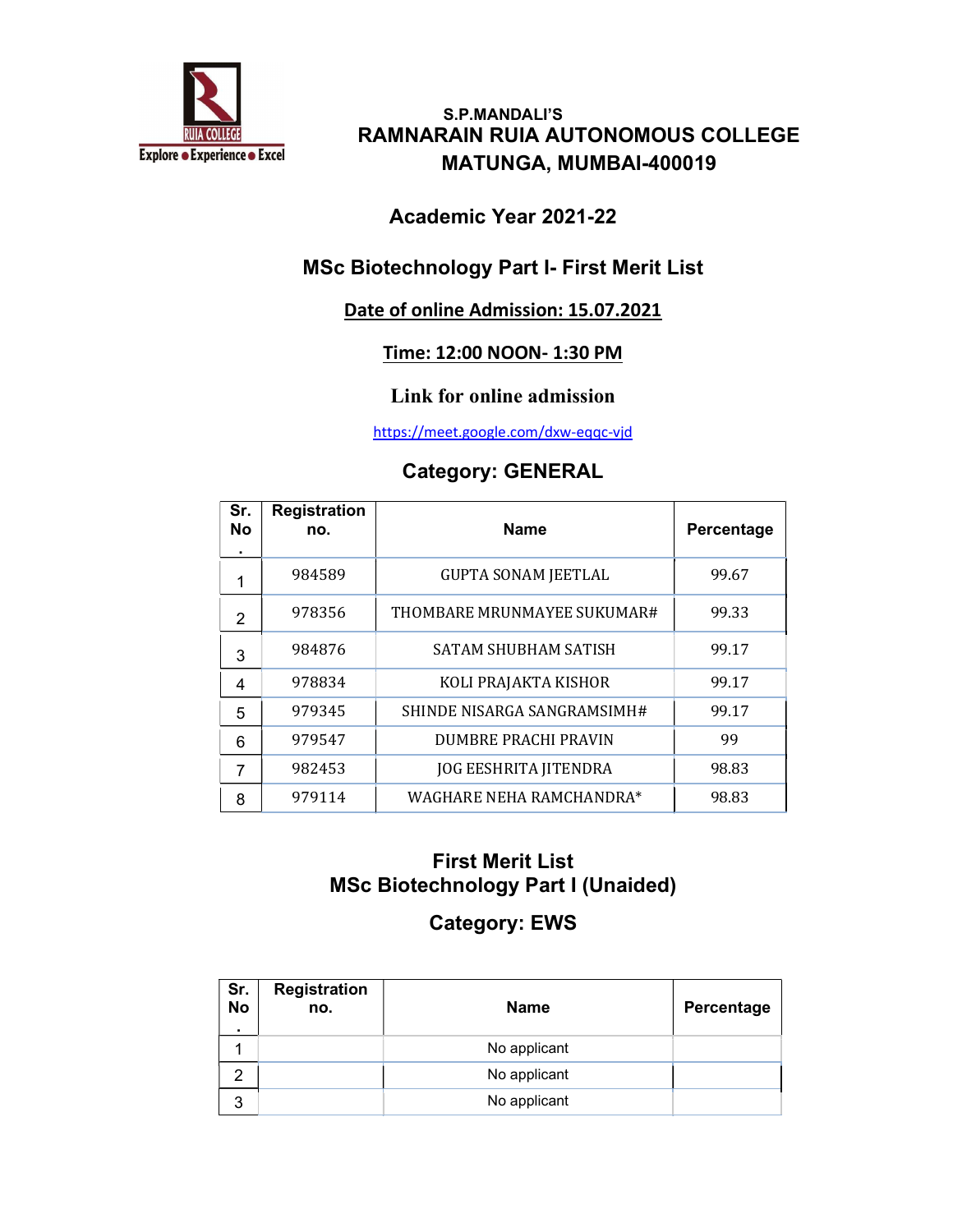

#### S.P.MANDALI'S RAMNARAIN RUIA AUTONOMOUS COLLEGE, MATUNGA, MUMBAI-400019

Academic Year 2021-22

# First Merit List MSc Biotechnology Part I

# Category: Scheduled Caste

| Sr.<br><b>No</b> | <b>Registration</b><br>no. | <b>Name</b>                | <b>Percentage</b> |
|------------------|----------------------------|----------------------------|-------------------|
|                  | 978774                     | RAJBHOJ TUSHAR MANESH      | 92.5              |
|                  | 981308                     | <b>BISWAS ANKITA ARUP</b>  | 91.83             |
| 3                | 980083                     | DOIPHODE SAYUREE PRABHAKAR | 91.75             |

# First Merit List MSc Biotechnology Part I (Unaided)

### Category: Scheduled Tribe

| Sr.<br>No. | Registration<br>no. | Name                      | Percentage |
|------------|---------------------|---------------------------|------------|
|            | 984846              | JANGAM SAYALI MUNESHWAR   | 89.17      |
|            | 980117              | 'TUMBADA PRATIKSHA VISHNU | 79.5       |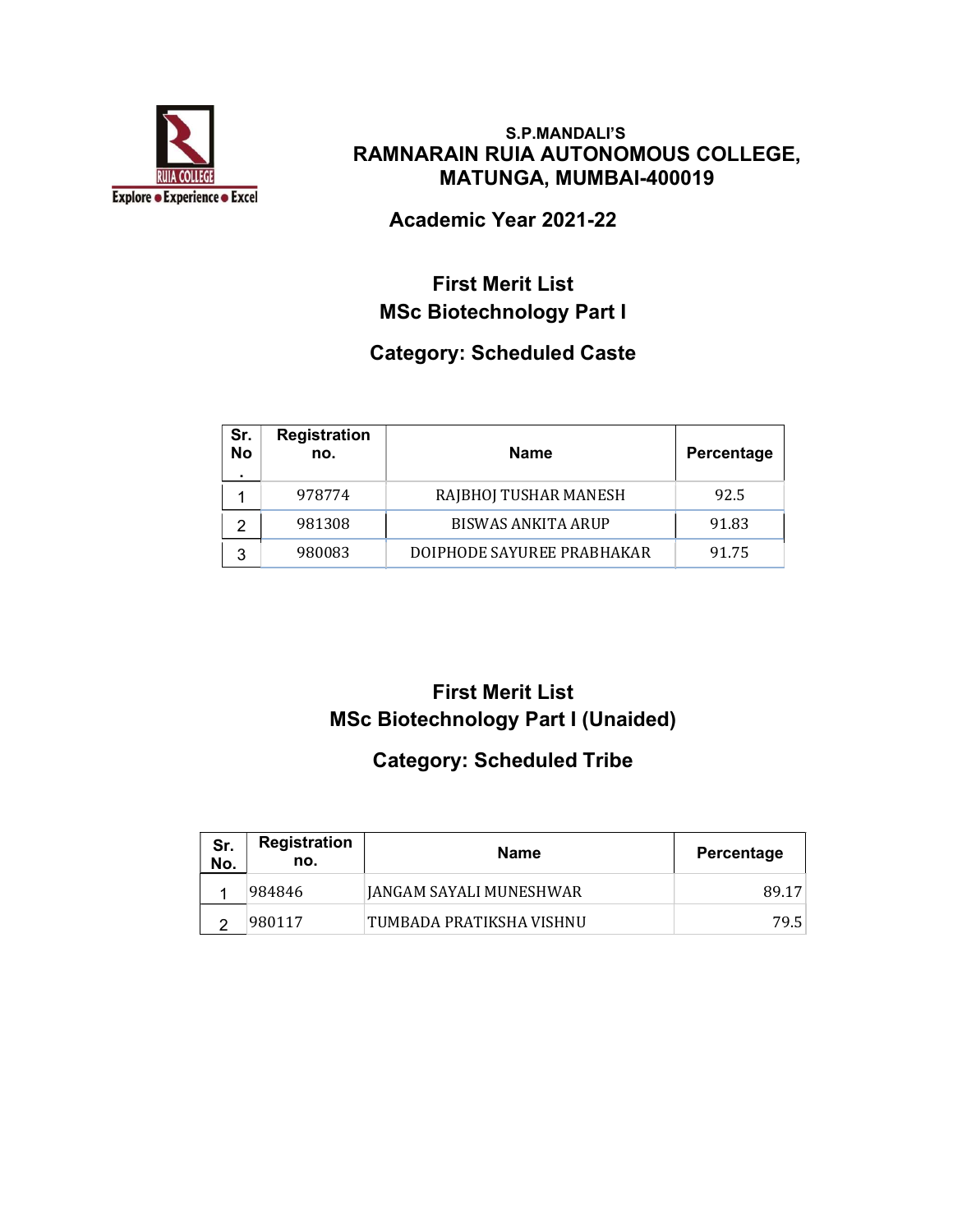

#### S.P.MANDALI'S

### RAMNARAIN RUIA AUTONOMOUS COLLEGE, MATUNGA, MUMBAI-400019

### Academic Year 2021-22

### First Merit List MSc Biotechnology Part I

### Category: VJ/ DT (A)

| Sr.<br><b>No</b> | <b>Registration</b><br>no. | Name                            | Percentage |
|------------------|----------------------------|---------------------------------|------------|
|                  |                            | 979279 PANIGRAHY PRAGATI JAYRAM | 88.2       |

## First Merit List MSc Biotechnology Part I (Unaided)

### Category: NT (B)

| Sr.<br>No. | <b>Registration</b><br>no. | <b>Name</b>                   | Percentage |
|------------|----------------------------|-------------------------------|------------|
|            |                            | 977411 RANA NANDANI CHANDRESH | 87.83      |